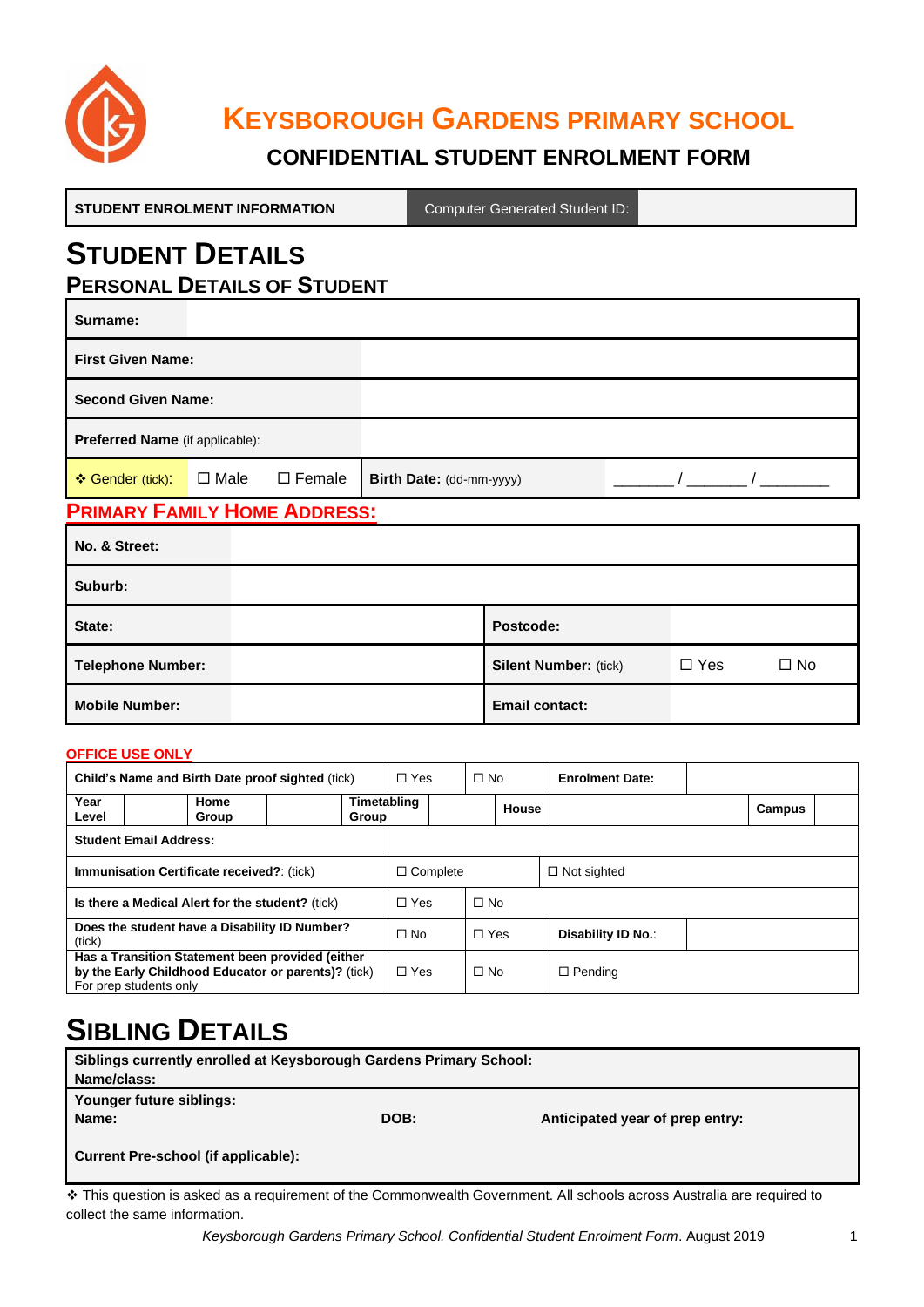## **PRIMARY FAMILY DETAILS**

NOTE: The 'PRIMARY' Family is: "the family or parent the student mostly lives with". Additional and Alternative family forms are available from the school if this is required. These additional forms are designed to cater for varying family circumstances.

# **ADULT A DETAILS (PRIMARY CARER):**

## **ADULT B DETAILS:**

| $Sex$ (tick):                                                                                                                                                                                      | $\Box$ Male                    | $\Box$ Female                                                                                                                | Sex (tick):                                                                                                                                                    | $\square$ Male                                                                | $\square$ Female                                   |  |  |
|----------------------------------------------------------------------------------------------------------------------------------------------------------------------------------------------------|--------------------------------|------------------------------------------------------------------------------------------------------------------------------|----------------------------------------------------------------------------------------------------------------------------------------------------------------|-------------------------------------------------------------------------------|----------------------------------------------------|--|--|
| <b>Title:</b> (Ms, Mrs, Mr, Dr etc)                                                                                                                                                                |                                |                                                                                                                              | <b>Title:</b> (Ms, Mrs, Mr, Dr etc)                                                                                                                            |                                                                               |                                                    |  |  |
| <b>Legal Surname:</b>                                                                                                                                                                              |                                |                                                                                                                              | Legal Surname:                                                                                                                                                 |                                                                               |                                                    |  |  |
| <b>Legal First Name:</b>                                                                                                                                                                           |                                |                                                                                                                              | <b>Legal First Name:</b>                                                                                                                                       |                                                                               |                                                    |  |  |
| What is Adult A's occupation?<br>Title of Job:                                                                                                                                                     |                                |                                                                                                                              | What is Adult B's occupation?                                                                                                                                  |                                                                               |                                                    |  |  |
| Who is Adult B's employer?<br>Who is Adult A's employer?                                                                                                                                           |                                |                                                                                                                              |                                                                                                                                                                |                                                                               |                                                    |  |  |
| In which country was Adult A born?                                                                                                                                                                 |                                |                                                                                                                              | In which country was Adult B born?                                                                                                                             |                                                                               |                                                    |  |  |
| $\square$ Australia                                                                                                                                                                                | $\Box$ Other (please specify): |                                                                                                                              | $\square$ Australia<br>$\Box$ Other (please specify):                                                                                                          |                                                                               |                                                    |  |  |
| the one that is spoken most often.) (tick)<br>No, ENGLISH ONLY is spoken at home.<br>$\Box$<br>Yes, another language/s spoken at home.<br>□<br>(please specify):<br>Please indicate any additional |                                | ❖ Does Adult A speak a language other than English at<br><b>home?</b> (If more than one language is spoken at home, indicate | at home? (If more than one language is spoken at home,<br>indicate the one that is spoken most often.) (tick)<br>$\Box$<br>П<br>Please indicate any additional | No, ENGLISH ONLY is spoken at home<br>Yes, another language/s spoken at home. | ❖ Does Adult B speak a language other than English |  |  |
| languages spoken by Adult A:                                                                                                                                                                       |                                |                                                                                                                              | languages spoken by Adult B:                                                                                                                                   |                                                                               |                                                    |  |  |
| Is an interpreter required? (tick)                                                                                                                                                                 |                                | $\Box$ Yes<br>$\square$ No                                                                                                   | Is an interpreter required? (tick)                                                                                                                             |                                                                               | $\Box$ Yes<br>$\square$ No                         |  |  |

❖ These questions are asked as a requirement of the Commonwealth Government. All schools across Australia are required to collect the same information

| Main language spoken at home:                                     |                | Preferred language of notices: |        |                |
|-------------------------------------------------------------------|----------------|--------------------------------|--------|----------------|
| Are you interested in being involved in school group              | $\Box$ Adult A | $\Box$ Adult B                 | □ Both | $\Box$ Neither |
| participation activities? (eg. School Council, excursions) (tick) |                |                                |        |                |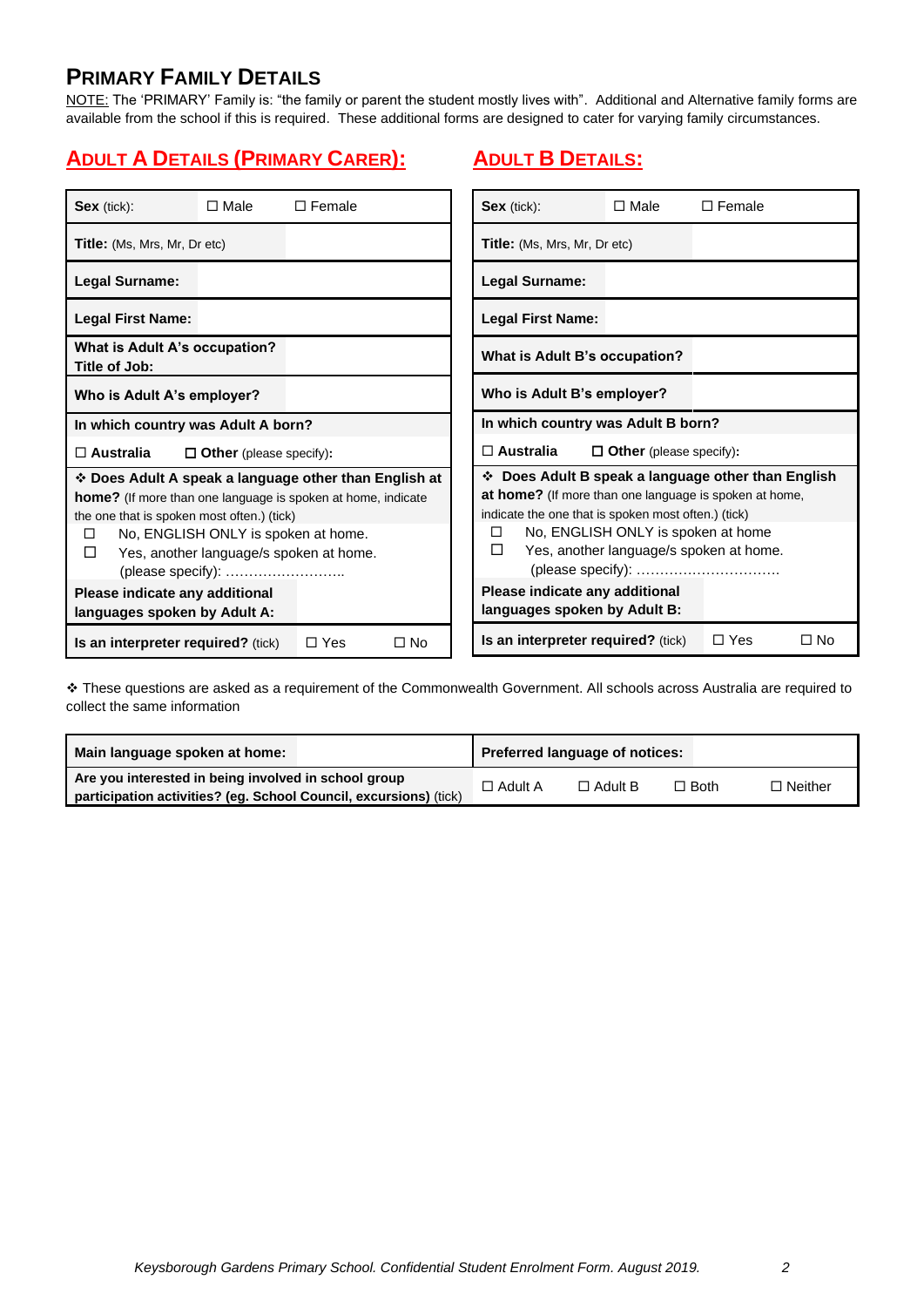#### Primary Family Contact Details **ADULT A CONTACT DETAILS:**

#### *Business Hours:*

| Can we contact Adult A at work?<br>(tick)                | $\Box$ Yes | ⊟ No |
|----------------------------------------------------------|------------|------|
| Is Adult A usually home during<br>business hours? (tick) | ∩ Yes      | ⊟ No |
| <b>Work Telephone No:</b>                                |            |      |
| <b>Other Work Contact</b><br>information:                |            |      |

# **ADULT B CONTACT DETAILS:**

| <b>Business Hours:</b>                                   |              |      |
|----------------------------------------------------------|--------------|------|
| Can we contact Adult B at work?<br>(tick)                | $\Box$ Yes   | ∩ No |
| Is Adult B usually home during<br>business hours? (tick) | $\sqcap$ Yes | ∩ No |
| <b>Work Telephone No:</b>                                |              |      |
| <b>Other Work Contact</b><br>information:                |              |      |

| <b>After Hours:</b>                                                                                                                                  |            |                  | <b>After Hours:</b>                                                                                                                                  |              |            |                  |
|------------------------------------------------------------------------------------------------------------------------------------------------------|------------|------------------|------------------------------------------------------------------------------------------------------------------------------------------------------|--------------|------------|------------------|
| Is Adult A usually home AFTER<br>business hours? (tick)                                                                                              | $\Box$ Yes | $\Box$ No        | Is Adult B usually home AFTER<br>business hours? (tick)                                                                                              |              | $\Box$ Yes | $\Box$ No        |
| <b>Home Telephone No:</b>                                                                                                                            |            |                  | <b>Home Telephone No:</b>                                                                                                                            |              |            |                  |
| <b>Other After Hours</b><br><b>Contact Information:</b>                                                                                              |            |                  | <b>Other After Hours</b><br><b>Contact Information:</b>                                                                                              |              |            |                  |
| <b>Mobile No:</b>                                                                                                                                    |            |                  | <b>Mobile No:</b>                                                                                                                                    |              |            |                  |
| <b>SMS Notifications:</b>                                                                                                                            | $\Box$ Yes | $\Box$ No        | <b>SMS Notifications:</b>                                                                                                                            |              | $\Box$ Yes | $\Box$ No        |
| Adult A's preferred method of contact: (tick one)<br>(If Phone is selected, Email shall be used for communication that<br>cannot be sent via phone.) |            |                  | Adult B's preferred method of contact: (tick one)<br>(If Phone is selected, Email shall be used for communication that<br>cannot be sent via phone.) |              |            |                  |
| $\Box$ Email<br>$\square$ Mail<br>$\Box$ Phone                                                                                                       |            | $\Box$ Facsimile | $\Box$ Email<br>$\Box$ Mail                                                                                                                          | $\Box$ Phone |            | $\Box$ Facsimile |
| <b>Email address:</b>                                                                                                                                |            |                  | <b>Email address:</b>                                                                                                                                |              |            |                  |
| <b>Email Notifications:</b>                                                                                                                          | $\Box$ Yes | $\Box$ No        | <b>Email Notifications:</b>                                                                                                                          | $\Box$ Yes   |            | $\Box$ No        |
| <b>Fax Number:</b>                                                                                                                                   |            |                  | <b>Fax Number:</b>                                                                                                                                   |              |            |                  |

# **PRIMARY FAMILY MAILING ADDRESS:**

| Write "As Above" if the same as Family Home Address |           |  |  |  |  |  |  |
|-----------------------------------------------------|-----------|--|--|--|--|--|--|
| No. & Street or PO Box                              |           |  |  |  |  |  |  |
| Suburb:                                             |           |  |  |  |  |  |  |
| State:                                              | Postcode: |  |  |  |  |  |  |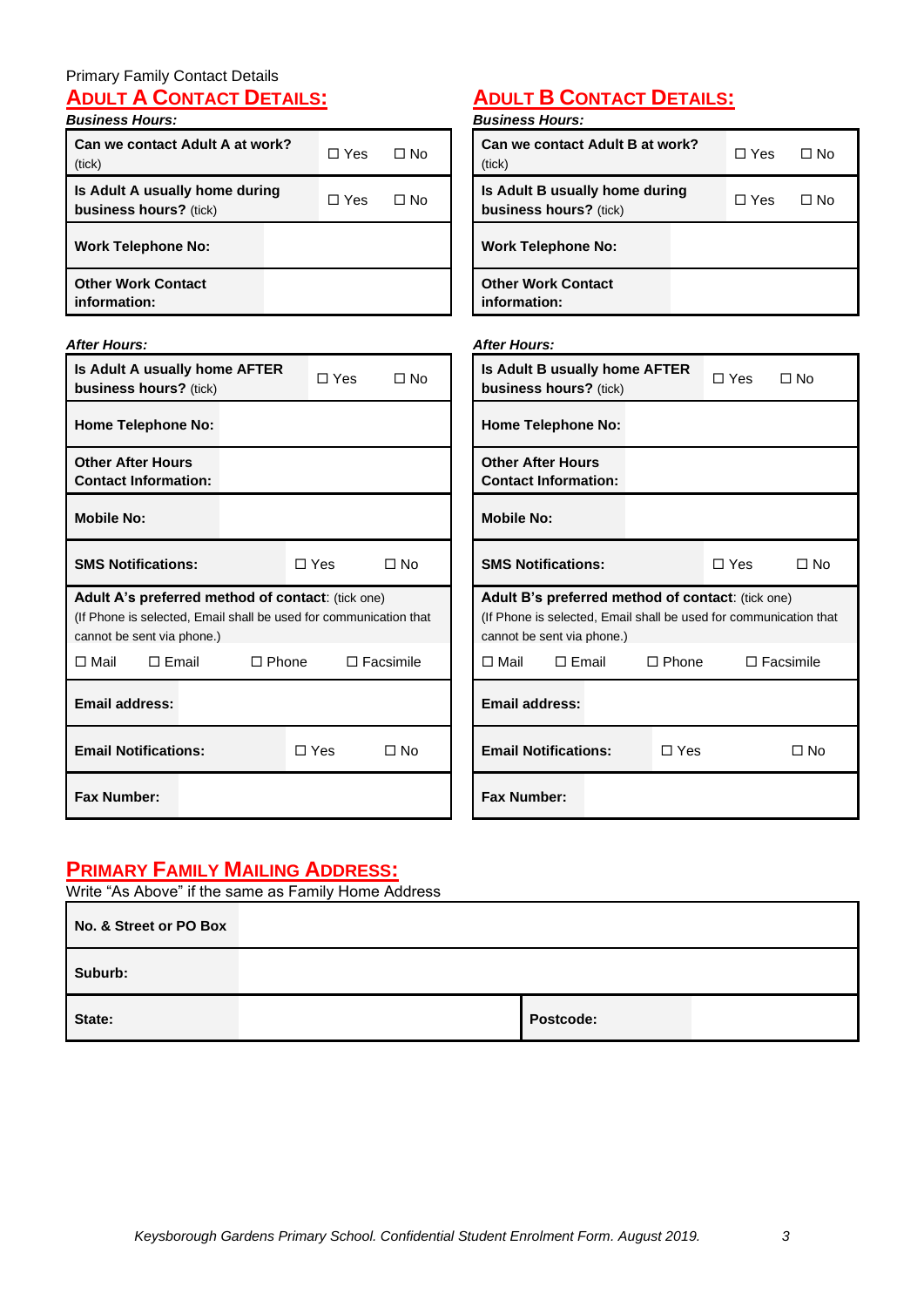## **PRIMARY FAMILY DOCTOR DETAILS:**

| <b>Doctor's Name</b>                          | (tick)                     | <b>Individual or Group Practice:</b> | $\Box$ Individual       | $\Box$ Group |  |
|-----------------------------------------------|----------------------------|--------------------------------------|-------------------------|--------------|--|
| No. & Street or PO Box No.:                   |                            |                                      |                         |              |  |
| Suburb:                                       |                            |                                      |                         |              |  |
| State:                                        |                            |                                      | Postcode:               |              |  |
| <b>Telephone Number</b>                       |                            |                                      | <b>Fax Number</b>       |              |  |
| <b>Current Ambulance Subscription: (tick)</b> | $\square$ No<br>$\Box$ Yes |                                      | <b>Medicare Number:</b> |              |  |

# **PRIMARY FAMILY EMERGENCY CONTACTS: (OTHER THAN PRIMARY CARERS)**

|                | <b>Name &amp; Surname</b> | <b>Relationship</b><br>(Neighbour, Relative, Friend or Other) | <b>Telephone Contact</b> | Language Spoken<br>(If English Write "E") |
|----------------|---------------------------|---------------------------------------------------------------|--------------------------|-------------------------------------------|
|                |                           |                                                               |                          |                                           |
| $\overline{2}$ |                           |                                                               |                          |                                           |
| 3              |                           |                                                               |                          |                                           |
| 4              |                           |                                                               |                          |                                           |

#### **PRIMARY FAMILY BILLING ADDRESS:**

Write "As Above" if the same as Family Home Address

| No. & Street:        |                                  |                          |           |  |
|----------------------|----------------------------------|--------------------------|-----------|--|
| Suburb:              |                                  |                          |           |  |
| State:               |                                  |                          | Postcode: |  |
| <b>Billing Email</b> | $\Box$ Adult A<br>$\Box$ Adult B | □ Other (Please Specify) |           |  |

# **OTHER PRIMARY FAMILY DETAILS**

|                                                       | $\Box$ Parent        | $\Box$ Step-Parent | $\Box$ Adoptive Parent |
|-------------------------------------------------------|----------------------|--------------------|------------------------|
| Relationship of Adult A to Student: (tick one)        | $\Box$ Foster Parent | $\Box$ Host Family | $\Box$ Relative        |
|                                                       | $\Box$ Friend        | $\Box$ Self        | $\Box$ Other           |
|                                                       | $\Box$ Parent        | $\Box$ Step-Parent | $\Box$ Adoptive Parent |
| <b>Relationship of Adult B to Student: (tick one)</b> | $\Box$ Foster Parent | $\Box$ Host Family | $\Box$ Relative        |
|                                                       | $\Box$ Friend        | $\Box$ Self        | $\Box$ Other           |

| The student lives with the Primary Family: (tick one)                                                                                                                                                                                       |               |                 |                |                     |                    |                |  |  |  |
|---------------------------------------------------------------------------------------------------------------------------------------------------------------------------------------------------------------------------------------------|---------------|-----------------|----------------|---------------------|--------------------|----------------|--|--|--|
| $\Box$ Always                                                                                                                                                                                                                               | $\Box$ Mostly | $\Box$ Balanced |                | $\Box$ Occasionally | □ Never            |                |  |  |  |
|                                                                                                                                                                                                                                             |               |                 |                |                     |                    |                |  |  |  |
| <b>Send Correspondence addressed to: (tick one)</b>                                                                                                                                                                                         |               |                 | $\Box$ Adult A | $\Box$ Adult B      | $\Box$ Both Adults | $\Box$ Neither |  |  |  |
| Publicity Consent: Publish Photos/videos in media (local paper), Website, Newsletter, School social media:<br>Please tick one:<br>No.<br>Yes<br><b>Transfer Consent:</b> (School to School data transfer) : please tick one: :<br>No<br>Yes |               |                 |                |                     |                    |                |  |  |  |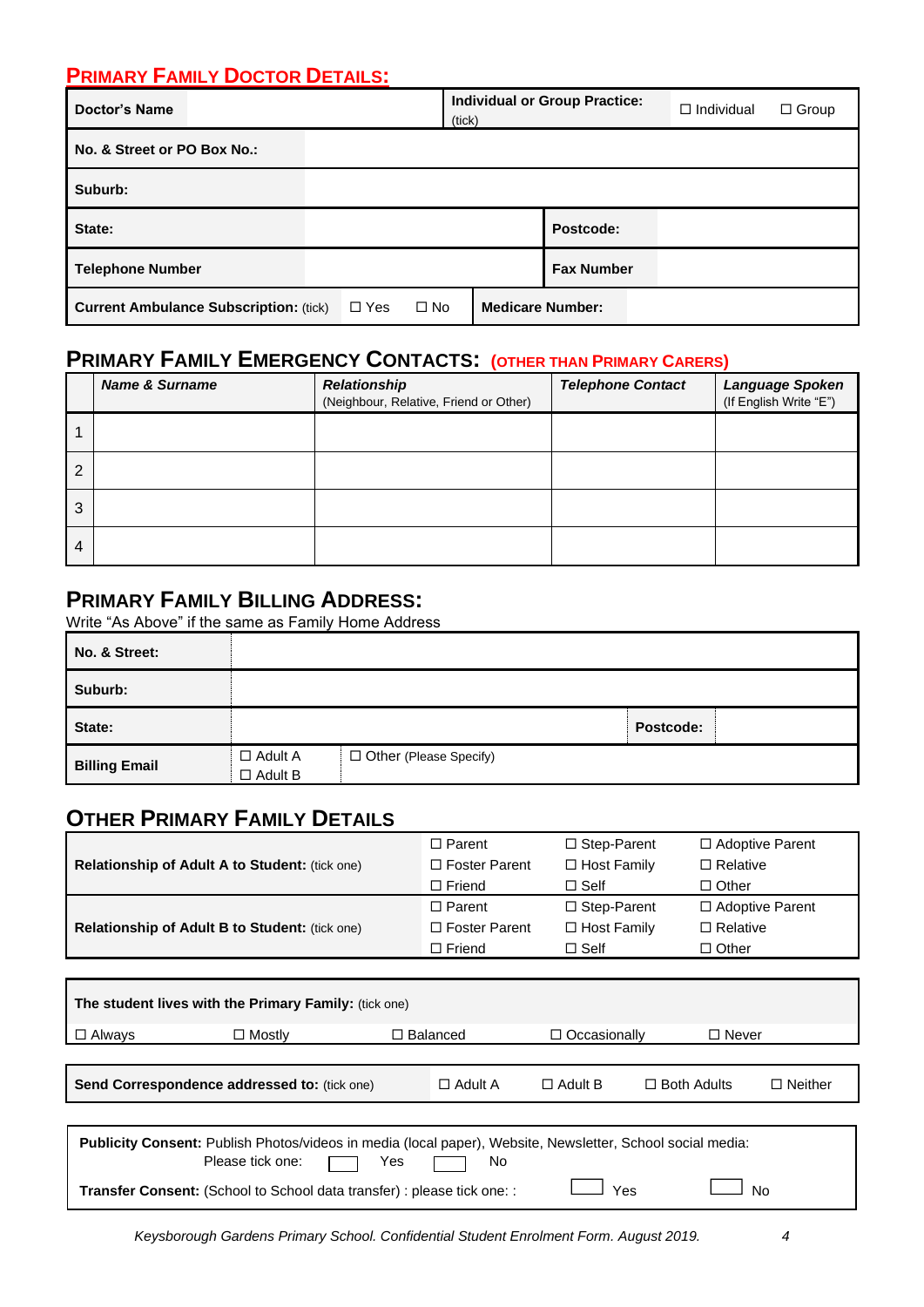## **DEMOGRAPHIC DETAILS OF STUDENT**

| ❖ In which country was the student born?                                                                                                                            |                                                     |  |  |  |  |  |  |
|---------------------------------------------------------------------------------------------------------------------------------------------------------------------|-----------------------------------------------------|--|--|--|--|--|--|
| $\Box$ Australia<br>$\Box$ Other (please specify):                                                                                                                  |                                                     |  |  |  |  |  |  |
| Date of arrival in Australia OR Date of return to Australia: (dd-mm-yyyy)                                                                                           |                                                     |  |  |  |  |  |  |
| What is the Residential Status of the student? (tick)                                                                                                               | $\Box$ Permanent<br>$\Box$ Temporary                |  |  |  |  |  |  |
| <b>Basis of Australian Residency:</b>                                                                                                                               |                                                     |  |  |  |  |  |  |
| $\Box$ Eligible for Australian Passport                                                                                                                             | $\Box$ Holds Australian Passport                    |  |  |  |  |  |  |
| □ Holds Permanent Residency Visa                                                                                                                                    |                                                     |  |  |  |  |  |  |
| Visa Sub Class:                                                                                                                                                     | $\sqrt{2}$<br>Visa Expiry Date: (dd-mm-yyyy)        |  |  |  |  |  |  |
| Visa Statistical Code: (Required for some sub-classes)                                                                                                              |                                                     |  |  |  |  |  |  |
| <b>International Student ID</b> : (Not required for exchange students)                                                                                              |                                                     |  |  |  |  |  |  |
| * Does the student speak a language other than English at home? (tick)<br>(If more than one language is spoken at home, indicate the one that is spoken most often) |                                                     |  |  |  |  |  |  |
| $\Box$ No, English only<br>$\Box$ Yes (please specify):                                                                                                             |                                                     |  |  |  |  |  |  |
| Does the student speak English? (tick)                                                                                                                              | $\Box$ Yes<br>$\Box$ No                             |  |  |  |  |  |  |
| Is the student of Aboriginal or Torres Strait Islander origin? (tick one)                                                                                           |                                                     |  |  |  |  |  |  |
| $\Box$ No                                                                                                                                                           | □ Yes, Aboriginal                                   |  |  |  |  |  |  |
| □ Yes, Torres Strait Islander                                                                                                                                       | □ Yes, Both Aboriginal & Torres Strait Islander     |  |  |  |  |  |  |
| What is the student's living arrangements? (tick one):                                                                                                              |                                                     |  |  |  |  |  |  |
| $\Box$ At home with TWO Parents/ Guardians                                                                                                                          | $\Box$ State Arranged Out of Home Care # (See Note) |  |  |  |  |  |  |
| $\Box$ At home with ONE Parent/ Guardian                                                                                                                            | □ Homeless Youth                                    |  |  |  |  |  |  |
| $\Box$ Independent                                                                                                                                                  |                                                     |  |  |  |  |  |  |

# State Arranged Out of Home Care - Students who have been subject to protective intervention by the Department of Human Services and live in alternative care arrangements away from their parents. These DHS-facilitated care arrangements include living with relatives or friends (kith and kin), living with non-relative families (foster families or adolescent community placements) and living in residential care units with rostered care staff.

**CAMPS, SPORTS AND EXCURSIONS FUND ALLOWANCE. (CSEF) PLEASE NOTE: PARENTS RECEIVING A BENEFIT FROM CENTRELINK AND HOLDING A CURRENT HEALTHCARE CARD OR A CURRENT PENSION CARD MAY BE ENTITLED TO RECEIVE THE CAMPS, SPORTS AND EXCURSIONS FUND ALLOWANCE. (CSEF). INFORMATION ON ELIGILIBITY AND APPLICATION FORMS ARE AVAILABLE FROM THE SCHOOL OFFICE.** *PLEASE INDICATE IF YOU WOULD LIKE FURTHER INFORMATION***: Yes No.**

| Usual mode of transport to school: (tick) |                   |  |           |                                   |        |  |  |  |
|-------------------------------------------|-------------------|--|-----------|-----------------------------------|--------|--|--|--|
| $\square$ Walking                         | $\Box$ School Bus |  | コ Train I | $\Box$ Driven                     | □ Taxi |  |  |  |
| $\Box$ Bicycle                            | $\Box$ Public Bus |  |           |                                   |        |  |  |  |
|                                           |                   |  |           | Distance to School in kilometres: |        |  |  |  |

❖ These questions are asked as a requirement of the Commonwealth Government. All schools across Australia are required to collect the same information.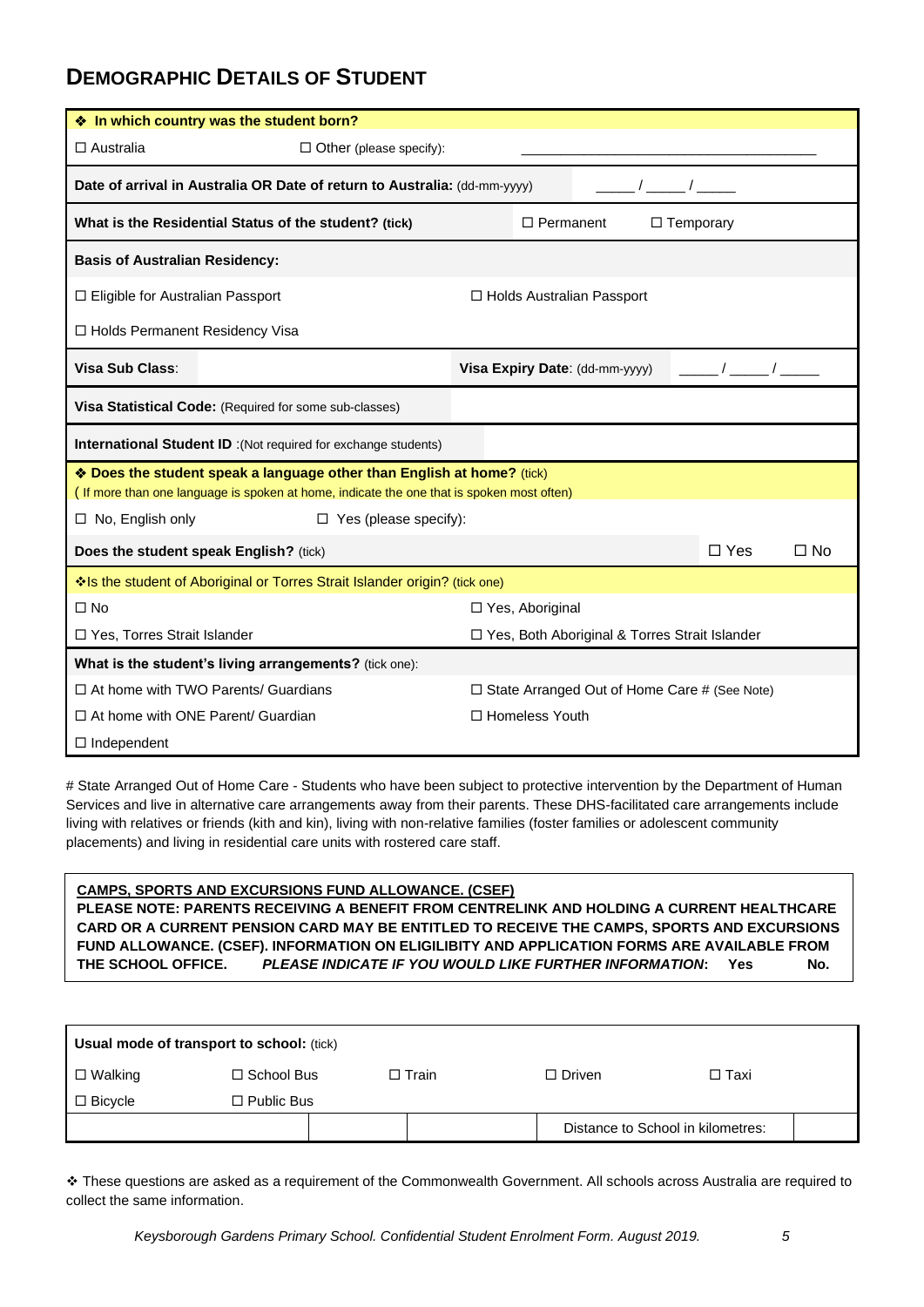# **SCHOOL/ KINDER OR PRE-SCHOOL DETAILS**

|                                                         | Date of first enrolment in an Australian School:                                                                                                                                |                                                               |  |                |            |           |              |           |
|---------------------------------------------------------|---------------------------------------------------------------------------------------------------------------------------------------------------------------------------------|---------------------------------------------------------------|--|----------------|------------|-----------|--------------|-----------|
|                                                         | Name of previous School/ Kinder or Child Care:                                                                                                                                  |                                                               |  |                |            |           |              |           |
| Years of previous education:                            |                                                                                                                                                                                 | What was the language of the<br>student's previous education? |  |                |            |           |              |           |
| Does the student have a Victorian Student Number (VSN)? |                                                                                                                                                                                 |                                                               |  |                |            |           |              |           |
| Yes.<br>П<br>Please specify:                            | Yes, but the VSN is unknown<br>$\Box$ No. The student has never been<br>П.<br>issued a VSN.                                                                                     |                                                               |  |                |            |           |              |           |
| Years of interruption to education:                     |                                                                                                                                                                                 | Is the student repeating a<br>$year?$ (tick)                  |  |                | $\Box$ Yes |           | $\Box$ No    |           |
|                                                         | Will the student be attending this school full time? (tick)<br>If No, what will be the time fraction that the student will be attending this school? (i.e: $0.8 = 4$ days/week) |                                                               |  |                | $\Box$ Yes |           | $\square$ No |           |
| <b>Other school Name:</b>                               |                                                                                                                                                                                 |                                                               |  | Time fraction: | $\Omega$ . | Enrolled: | $\Box$ Yes   | $\Box$ No |
| <b>Other school Name:</b>                               |                                                                                                                                                                                 |                                                               |  | Time fraction: | $\Omega$ . | Enrolled: | $\Box$ Yes   | $\Box$ No |

### **CONDITIONAL ENROLMENT DETAILS**

In some circumstances a child may be enrolled conditionally, particularly if the required enrolment documentation to determine the shared parental responsibility arrangements for a child is not provided. Please refer to the School Policy & Advisory Guide's Admission page for more information

[\(http://www.education.vic.gov.au/school/principals/spag/participation/Pages/admission.aspx\)](http://www.education.vic.gov.au/school/principals/spag/participation/Pages/admission.aspx).

| .<br><u>.</u><br>rolment conditions: |  |  |  |
|--------------------------------------|--|--|--|
|                                      |  |  |  |

## **OFFICE USE ONLY**

| Has the documentation been provided and retained on school records? | 'Yes  | □ No |
|---------------------------------------------------------------------|-------|------|
| Have the conditions been met to complete the enrolment?             | ™ Yes | □ No |

# **STUDENT ACCESS OR ACTIVITY RESTRICTIONS DETAILS**

| Is the student at risk?                                                                               |                                | $\Box$ Yes                                                                                                                    |               | $\Box$ No                                                                             |                         |
|-------------------------------------------------------------------------------------------------------|--------------------------------|-------------------------------------------------------------------------------------------------------------------------------|---------------|---------------------------------------------------------------------------------------|-------------------------|
| Is there an Access Alert for the student? (tick)                                                      |                                | $\Box$ Yes (If Yes, then complete the<br>following questions and present a<br>current copy of the document to the<br>school.) |               | $\Box$ No (If No, move to the immunisation<br>/ medical condition details questions.) |                         |
| <b>Access Type: (tick)</b>                                                                            | $\Box$ Parenting Order         | $\Box$ Parenting Plan                                                                                                         | П             | Intervention Order                                                                    | $\Box$ Protection Order |
|                                                                                                       | $\Box$ Informal Carer Stat Dec | $\square$ DHHS<br>Authorisation                                                                                               | Program Order | □ Witness Protection                                                                  | $\Box$ Other            |
| <b>Describe any Access Restriction:</b>                                                               |                                |                                                                                                                               |               |                                                                                       |                         |
| Is there an Activity Alert for the student? (tick)<br>If Yes, then describe the Activity Restriction: |                                | $\Box$ Yes                                                                                                                    |               | $\Box$ No                                                                             |                         |

### **OFFICE USE ONLY**

| Current custody document placed on student file? $\Box$ Yes |  | □ No |
|-------------------------------------------------------------|--|------|
|-------------------------------------------------------------|--|------|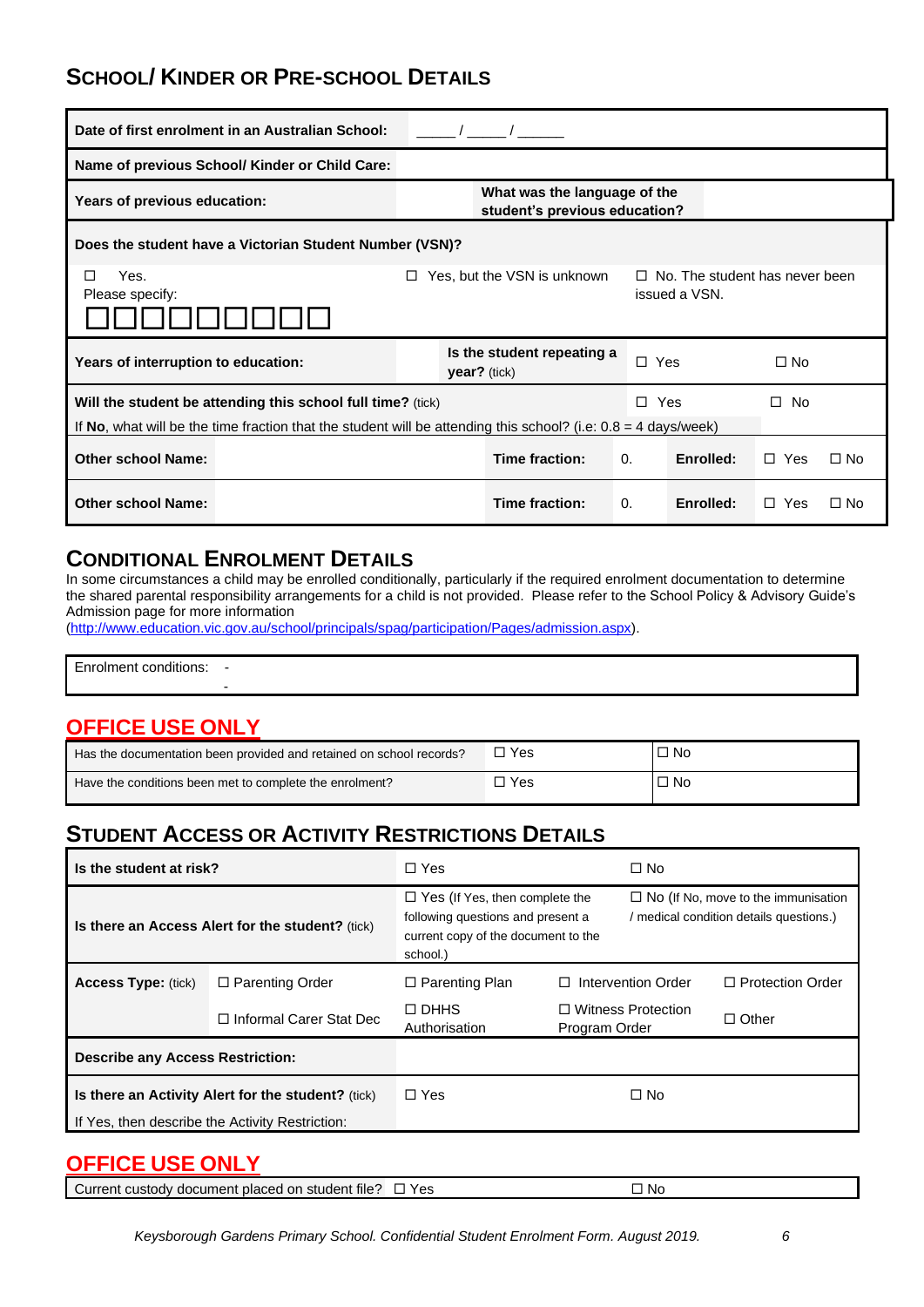| STUDENT MEDICAL DETAILS - Please supply any relevant documents or reports to support medical conditions.                               |          |            |           |               |            |              |  |  |  |
|----------------------------------------------------------------------------------------------------------------------------------------|----------|------------|-----------|---------------|------------|--------------|--|--|--|
| <b>MEDICAL CONDITION DETAILS:</b>                                                                                                      |          |            |           |               |            |              |  |  |  |
| Does the student suffer from any of the                                                                                                | Hearing: | $\Box$ Yes | $\Box$ No | <b>Vision</b> | $\Box$ Yes | $\Box$ No    |  |  |  |
| following impairments? (tick)                                                                                                          | Speech:  | $\Box$ Yes | $\Box$ No | Mobility:     | $\Box$ Yes | $\square$ No |  |  |  |
| <b>Does the student suffer from Asthma?</b> (tick) If No. please go to the Other Medical Conditions section<br>$\Box$ No<br>$\Box$ Yes |          |            |           |               |            |              |  |  |  |

#### **ASTHMA MEDICAL CONDITION DETAILS:**

Answer the following questions **ONLY** if the student suffers from any asthma medical conditions.

| Please indicate if the student suffers from any of the<br><b>following symptoms:</b> (tick)              |                                  |                | If my child displays any of these symptoms please: (tick) |                      |                             |              |                  |
|----------------------------------------------------------------------------------------------------------|----------------------------------|----------------|-----------------------------------------------------------|----------------------|-----------------------------|--------------|------------------|
| $\Box$ Cough                                                                                             |                                  |                | Inform Doctor                                             |                      |                             | $\Box$ Yes   | $\Box$ No        |
| $\Box$ Difficulty Breathing                                                                              |                                  |                | Inform Emergency Contact                                  |                      |                             | $\Box$ Yes   | $\square$ No     |
| $\Box$ Wheeze                                                                                            |                                  |                | <b>Administer Medication</b>                              |                      |                             | $\Box$ Yes   | $\square$ No     |
| $\Box$ Exhibits symptoms after exertion                                                                  |                                  |                | <b>Other Medical Action</b>                               |                      |                             | $\Box$ Yes   | $\square$ No     |
| $\Box$ Tight Chest                                                                                       |                                  |                | If yes, please specify:                                   |                      |                             |              |                  |
| Has an Asthma Management Plan been provided to School?                                                   |                                  |                |                                                           |                      |                             | $\Box$ Yes   | $\square$ No     |
| <b>Does the student take medication?</b> (tick)                                                          | $\Box$ Yes                       | $\square$ No   | Name of medication taken:                                 |                      |                             |              |                  |
| Is the medication taken regularly by the student (preventive) or only in response<br>to symptoms? (tick) |                                  |                |                                                           |                      | $\Box$ Preventative         |              | $\Box$ Response  |
| Indicate the usual dosage of<br>medication taken:                                                        |                                  |                | Indicate how frequently<br>the medication is taken:       |                      |                             |              |                  |
| <b>Medication is usually administered by: (tick)</b>                                                     |                                  | $\Box$ Student |                                                           | $\Box$ Nurse         | $\Box$ Teacher              | $\Box$ Other |                  |
| <b>Medication is stored:</b> (tick)                                                                      | $\Box$ with Student              |                | $\Box$ with Nurse                                         |                      | $\Box$ Fridge in Staff Room |              | $\Box$ Elsewhere |
| Dosage time                                                                                              | <b>Reminder required?</b> (tick) | $\Box$ Yes     | $\square$ No                                              | <b>Poison Rating</b> |                             |              |                  |

### **OTHER MEDICAL CONDITIONS**

(More copies of the other medical condition forms are available on request from the school.)

| Does the student have any other medical condition? (tick)                                                |                                                                                     |                              |                                                                                    |   | $\Box$ Yes               | $\Box$ No                 |
|----------------------------------------------------------------------------------------------------------|-------------------------------------------------------------------------------------|------------------------------|------------------------------------------------------------------------------------|---|--------------------------|---------------------------|
| If yes, please specify:                                                                                  |                                                                                     |                              |                                                                                    |   |                          |                           |
| Symptoms:                                                                                                |                                                                                     |                              |                                                                                    |   |                          |                           |
| If my child displays any of the symptoms above please: (tick)                                            |                                                                                     |                              |                                                                                    |   |                          |                           |
| Inform Doctor<br><b>Administer Medication</b>                                                            | $\Box$ Yes<br>$\Box$ Yes                                                            | $\square$ No<br>$\square$ No | Inform Emergency Contact<br><b>Other Medical Action</b><br>If yes, please specify: |   | $\Box$ Yes<br>$\Box$ Yes | $\Box$ No<br>$\square$ No |
| <b>Does the student take medication?</b> (tick)                                                          | $\Box$ Yes                                                                          | $\square$ No                 | Name of medication taken:                                                          |   |                          |                           |
| Is the medication taken regularly by the student (preventive) or only in<br>response to symptoms? (tick) |                                                                                     | □ Preventative               | $\Box$ Response                                                                    |   |                          |                           |
| Indicate the usual dosage of<br>medication taken:                                                        |                                                                                     |                              | Indicate how frequently the<br>medication is taken:                                |   |                          |                           |
| <b>Medication is usually administered by: (tick)</b>                                                     |                                                                                     | $\Box$ Student               | $\Box$ Nurse<br>Teacher                                                            |   | $\Box$ Other             |                           |
| <b>Medication is stored:</b> (tick)                                                                      | $\Box$ with Student                                                                 |                              | $\Box$ Fridge in Staff<br>$\square$ with Nurse<br>Room                             |   | Elsewhere<br>П           |                           |
| Dosage time                                                                                              | $\Box$ No<br><b>Poison Rating</b><br><b>Reminder required?</b> (tick)<br>$\Box$ Yes |                              |                                                                                    |   |                          |                           |
|                                                                                                          |                                                                                     |                              |                                                                                    |   |                          |                           |
|                                                                                                          | ப                                                                                   | □                            | $\Box$                                                                             | П |                          |                           |

| Has the student received any support<br>from any of these services? (tick) | Speech<br>Therapist | Occupational<br>Therapist | Psychologist | Paediatrician | $\Box$ Other |
|----------------------------------------------------------------------------|---------------------|---------------------------|--------------|---------------|--------------|
| Briefly outline the focus of these<br>supports?                            |                     |                           |              |               |              |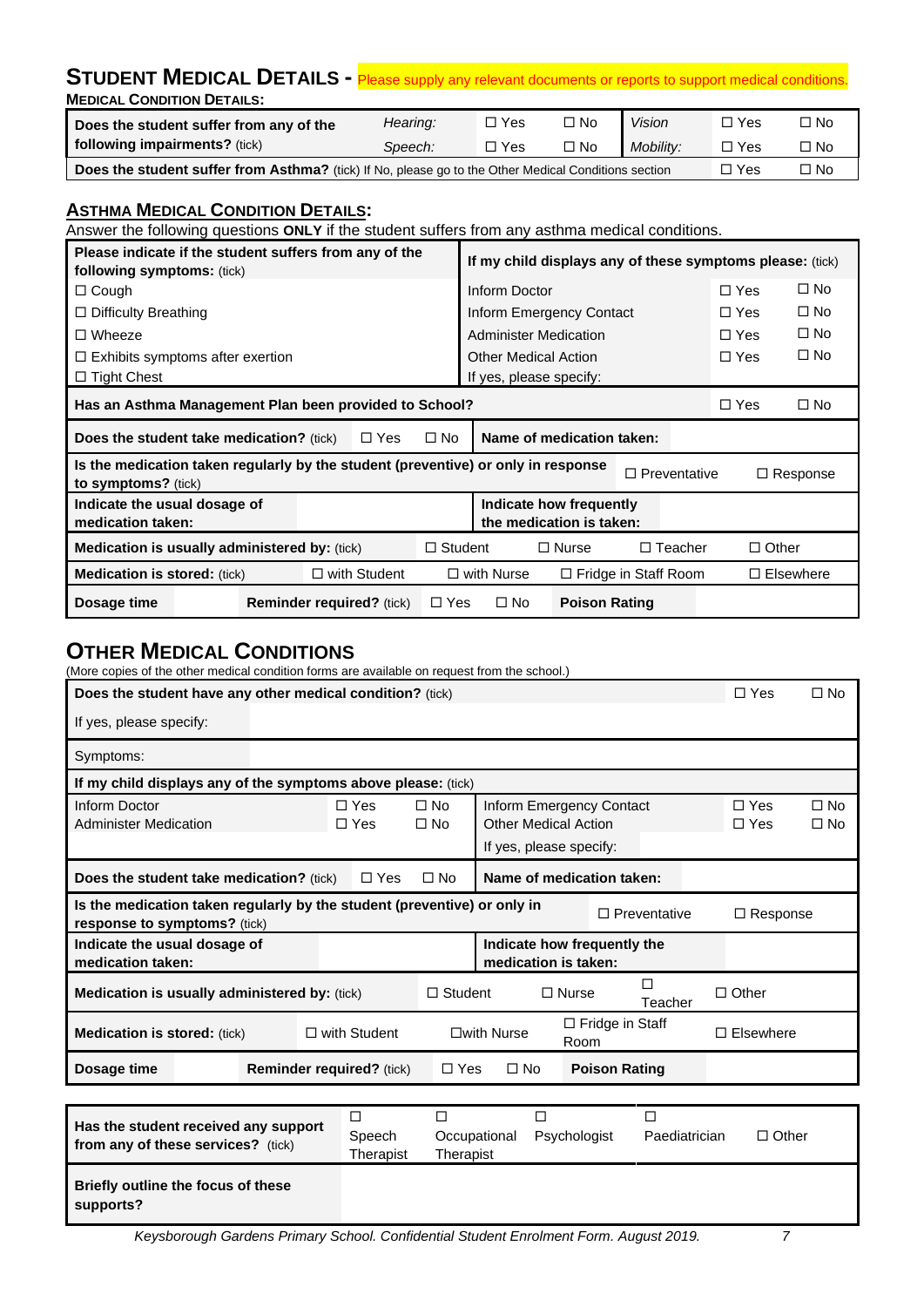In the event of illness or injury to my child whilst at school, on an excursion, or travelling to or from school; I authorise the Principal or teacher-in-charge of my child, where the Principal or teacher-in-charge is unable to contact me, or it is otherwise impracticable to contact me to: (cross out any unacceptable statement)

- consent to my child receiving such medical or surgical attention as may be deemed necessary by a medical practitioner,
- administer such first aid as the Principal or staff member may judge to be reasonably necessary.

Signature of Parent/Guardian: Date:\_\_\_\_\_ / \_\_\_\_\_ / \_\_\_\_\_\_

### *THANK YOU FOR TAKING THE TIME TO COMPLETE THIS STUDENT ENROLMENT FORM. WE UNDERSTAND THAT THE INFORMATION YOU HAVE PROVIDED IS CONFIDENTIAL AND WILL BE TREATED AS SUCH, BUT THE DETAILS ARE REQUIRED TO ENABLE STAFF TO PROPERLY ENROL YOUR CHILD AT OUR SCHOOL.*

| I certify that the information contained within this form is correct. |       |  |  |
|-----------------------------------------------------------------------|-------|--|--|
| Signature of Parent/Guardian:                                         | Date: |  |  |

*Dear Parents,*

*When you have completed this form, please return it to the office or by email to: [keysborough.gardens.ps@education.vic.gov.au](mailto:keysborough.gardens.ps@education.vic.gov.au)*

*Please attach the following documentation:*

- *1. Birth certificate (Please attached copy with enrolment forms)*
- *2. Immunisation History Statement, from the Australian Immunisation Register. (Please note, this is a Department requirement and the only form of documentation accepted as proof of your child's immunisation status)*
- *3. Visa documentation- if applicable*
- *4. Medical forms*
- *5. Past reports- (Grades 1 to 6)*

*Thank you. Kind Regards, Keysborough Gardens Primary School*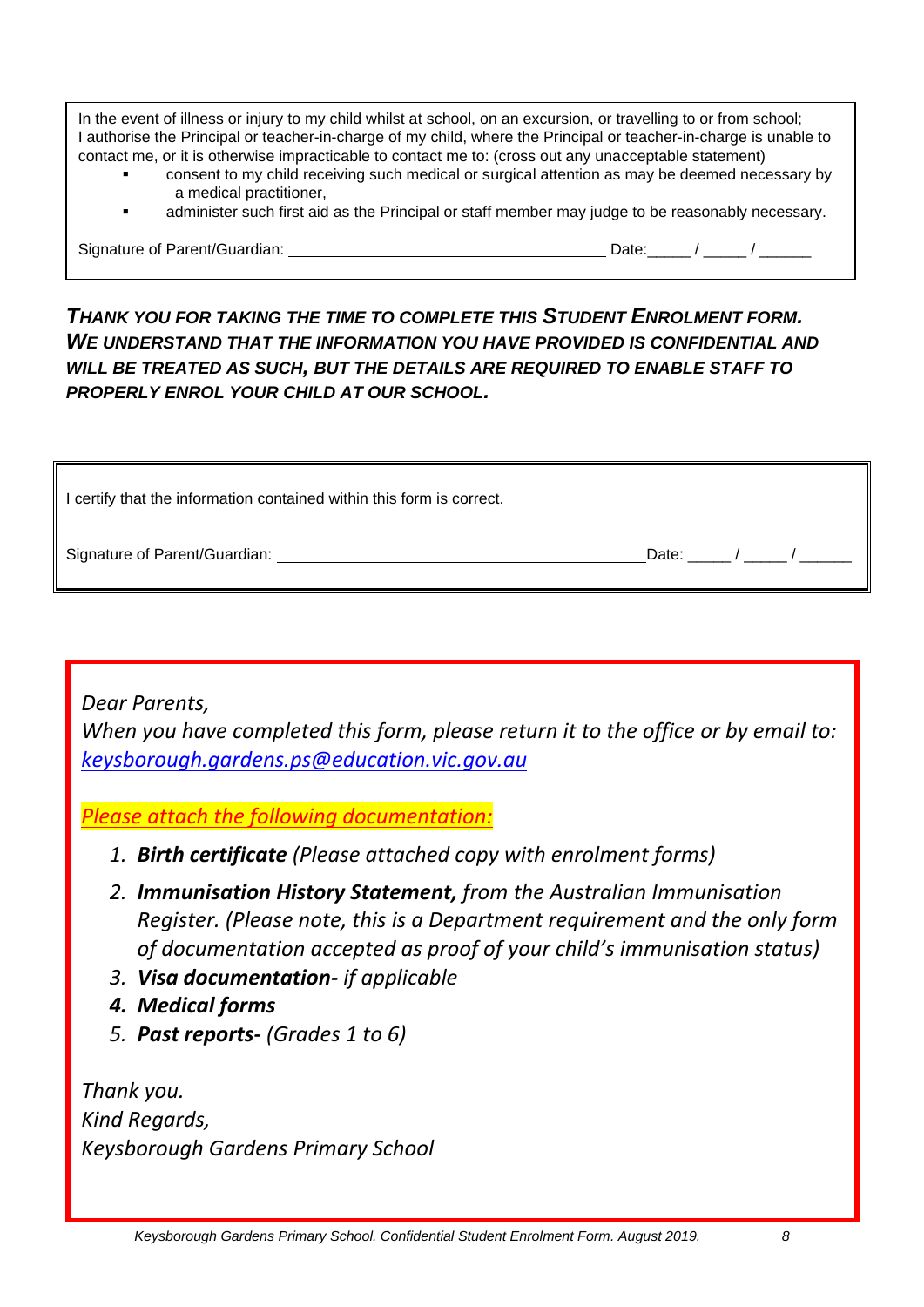# **PARENTAL OCCUPATION GROUP CODES**

The codes outlined below are to be used when providing family occupation details for enrolled students. **This information is used for determining the level of funding allocations to schools.** 

# **GROUP A Senior/executive management in large business organisation, government administration and defence, and**

#### **qualified professional**s

**Senior Executive / Manager / Department Head** in industry, commerce, media or other large organisation **Public Service Manager** (Section head or above), regional director, health / education / police /fire services administrator

**Other administrator** (school principal, faculty head / dean, library / museum / gallery director, research facility director) **Defence Forces** Commissioned Officer

**Professionals** - generally have degree or higher qualifications and experience in applying this knowledge to design, develop or operate complex systems; identify, treat and advise on problems; and teach others:

- *Health, Education, Law, Social Welfare, Engineering, Science, Computing* professional
- *Business* (management consultant, business analyst, accountant, auditor, policy analyst, actuary, valuer)
- *Air/sea transport* (aircraft / ship's captain / officer / pilot, flight officer, flying instructor, air traffic controller)

#### **GROUP B Other business managers, arts/media/sportspersons and associate professionals**

**Owner / Manager** of farm, construction, import/export, manufacturing, transport, real estate business, own business **Specialist Manager** (finance / engineering / production / personnel / industrial relations / sales / marketing) **Financial Services Manager** (bank branch manager, finance / investment / insurance broker, credit / loans officer) **Retail sales / Services manager** (Manager of shop, petrol station, restaurant, club, hotel/motel, cinema, theatre, agency) **Arts / Media / Sports** (musician, actor, dancer, painter, potter, sculptor, journalist, author, media presenter, photographer,

designer, illustrator, proof reader, sportsman/woman, coach, trainer, sports official) **Associate Professionals** - generally have diploma / technical qualifications and support managers and professionals:

- *Health, Education, Law, Social Welfare, Engineering, Science, Computing technician / associate professional*
- *Business / administration* (recruitment / employment / industrial relations /training officer, marketing advertising specialist, market research analyst, technical sales representative, retail buyer, office / project manager)
- *Defence Forces* senior Non-Commissioned Officer

#### **GROUP C Tradesmen/women, clerks and skilled office, sales and service staff**

**Tradesmen/women** generally have completed a 4 year Trade Certificate, usually by apprenticeship. All tradesmen/ women are included in this group

**Clerks** (bookkeeper, bank / PO clerk, statistical / actuarial clerk, accounting / claims / audit clerk, payroll clerk, recording / registry / filing clerk, betting clerk, stores / inventory clerk, purchasing / order clerk, freight / transport / shipping clerk, bond clerk, customs agent, customer services clerk, admissions clerk)

**Skilled office, sales and service staff**:

- *Office* (secretary, personal assistant, desktop publishing operator, switchboard operator)
- *Sales* (company sales representative, auctioneer, insurance agent/assessor/loss adjuster, market researcher)
- *Service* (aged / disabled / refuge / child care worker, nanny, meter reader, parking inspector, postal worker, courier, travel agent, tour guide, flight attendant, fitness instructor, casino dealer/supervisor)

#### **GROUP D Machine operators, hospitality staff, assistants, labourers and related workers**

**Drivers, mobile plant, production / processing machinery and other machinery operators Hospitality staff** (hotel service supervisor, receptionist, waiter, bar attendant, kitchen hand, porter, housekeeper) **Office assistants, sales assistants and other assistants**:

- *Office* (typist, word processing / data entry / business machine operator, receptionist, office assistant)
- *Sales* (sales assistant, motor vehicle / caravan / parts salesperson, checkout operator, cashier, bus / train conductor, ticket seller, service station attendant, car rental desk staff, street vendor, telemarketer, supermarket sales, shelf stacker)
- *Assistant / aide* (trades' assistant, school / teacher's aide, dental assistant, veterinary nurse, nursing assistant, museum / gallery attendant, usher, home helper, salon assistant, animal attendant)

#### **Labourers and related workers**

- *Defence Forces* ranks below senior NCO not included above
- *Agriculture, horticulture, forestry, fishing, mining worker* (farm overseer, shearer, wool / hide classer, farm hand, horse trainer, nurseryman, greenkeeper, gardener, tree surgeon, forestry/ logging worker, miner, seafarer / fishing hand)
- *Other worke*r (labourer, factory hand, storeman, guard, cleaner, caretaker, laundry worker, trolley collector, car park attendant, crossing supervisor